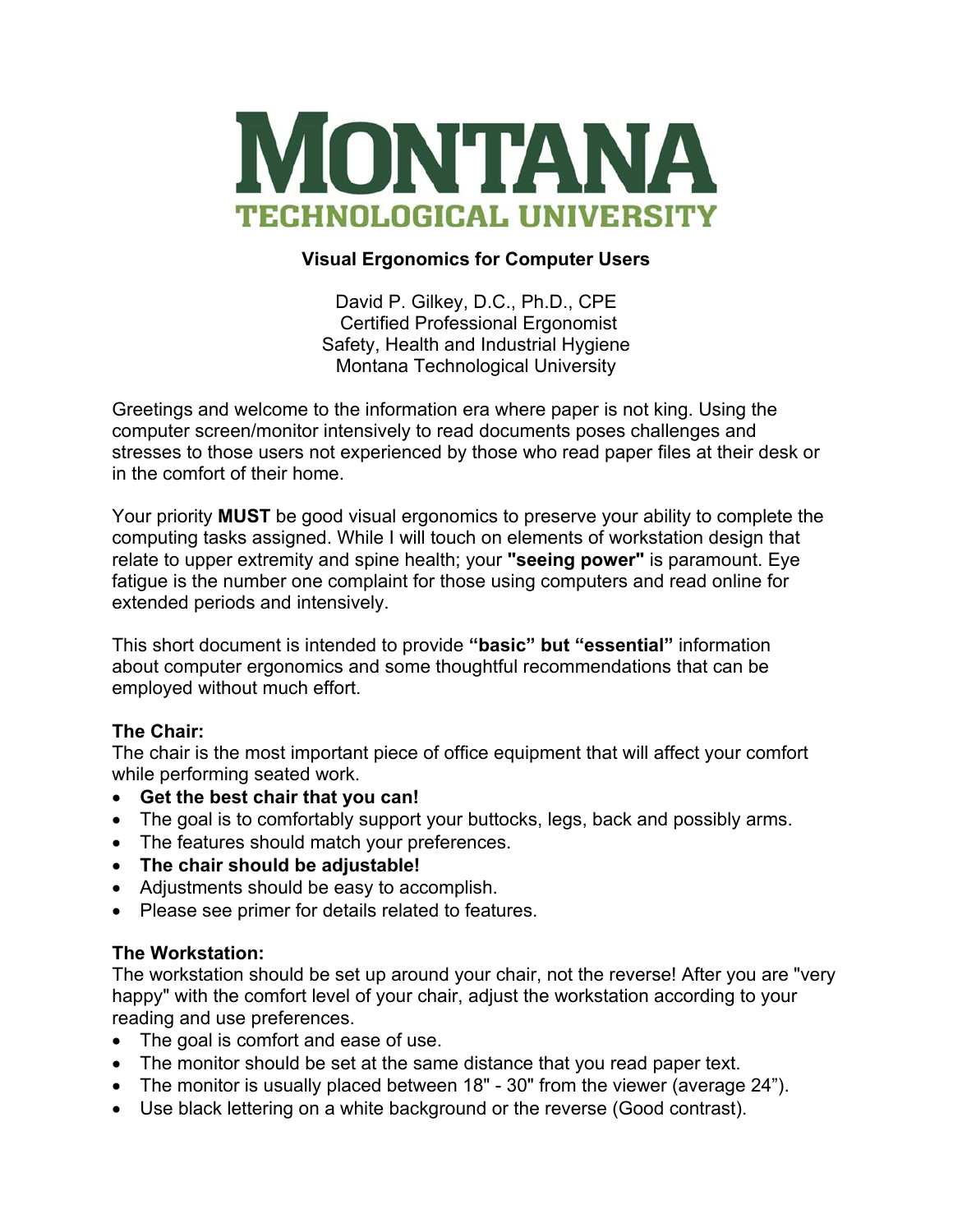- Set your browser view, text size to larger or largest (Easy reading I use 125%)
- Place the monitor screen directly in front of you; **do not put** the screen to one side of the workstation.
- The top of the monitor screen should be at or slightly below the level of your eyes.
- The normal angle of viewing is usually between 20° 65° downward (average 350).
- Don't wear your bifocals; use your reading glasses if needed.
- The monitor screen should be placed perpendicular to outside light sources to reduce glare (right angle to the major light or window).
- The keyboard should be placed comfortably in front of the user so that the arms remain relaxed at the sides. (Don't reach out from the body, keep it close  $\sim$ 10-12")
- A 90 $^{\circ}$  to 100 $^{\circ}$  arm / forearm angle is recommended (Shoulder and arm down 180 $^{0}$ ).
- The keyboard is often placed 25" 28" from the floor. (Adjustable is best find your preferred height.)
- The mouse should be placed on a separate, moveable platform to the side of the keyboard. Reaching outward to use a mouse for extended time will cause fatigue in the arm, shoulder and neck. (You should not reach beyond the keyboard).
- Use a document holder placed close to the monitor screen if you are reading paper/book/printed materials.
- Careful of wrist/arm rests, people push down with an average of 3 8 lbs of pressure; it takes only 1 psi to cause impairment of circulation to tissue. Contact stress can lead to tissue stress, strain and injury in the upper extremity (You should hover above the keyboard).
- If you choose to use a wrist wrest, consider the gel filled ones. Broader tissue to surface contact distributes stress over larger areas reducing adverse effects.

# **The Lighting:**

- The lighting is the most important factor in your "Staying Power" at the computer.
- The goal is uniform lighting on the monitor screen.
- **Avoid glare** at all cost; glare will result in fatigue causing Eye Strain!
- The iris controls the size of the pupil to allow light in the eye so, uniform light reduces the amount of dilation, constriction and fatigue.
- Glare (uneven lighting) will cause you to accommodate to the varied light intensity and lead to fatigue.
- Don't wear white clothing when computing, it creates glare. You should not see your reflection in the screen; that's indirect glare (Dark clothing is better).
- Avoid direct and indirect glare: Headlights and/or Reflected light.
- Locate your monitor perpendicular to external light sources (Strong light sources or windows).
- If windows are in front or behind you, use shades, blinds or drapes to shield yourself and/or the monitor.
- Place office lighting at least 60° from your line of sight (Avoid direct glare).
- Use diffused, indirect, louvered or filtered light from above (Avoid indirect glare).
- Keep the room dim (Low-level illumination is best for sustained computer use).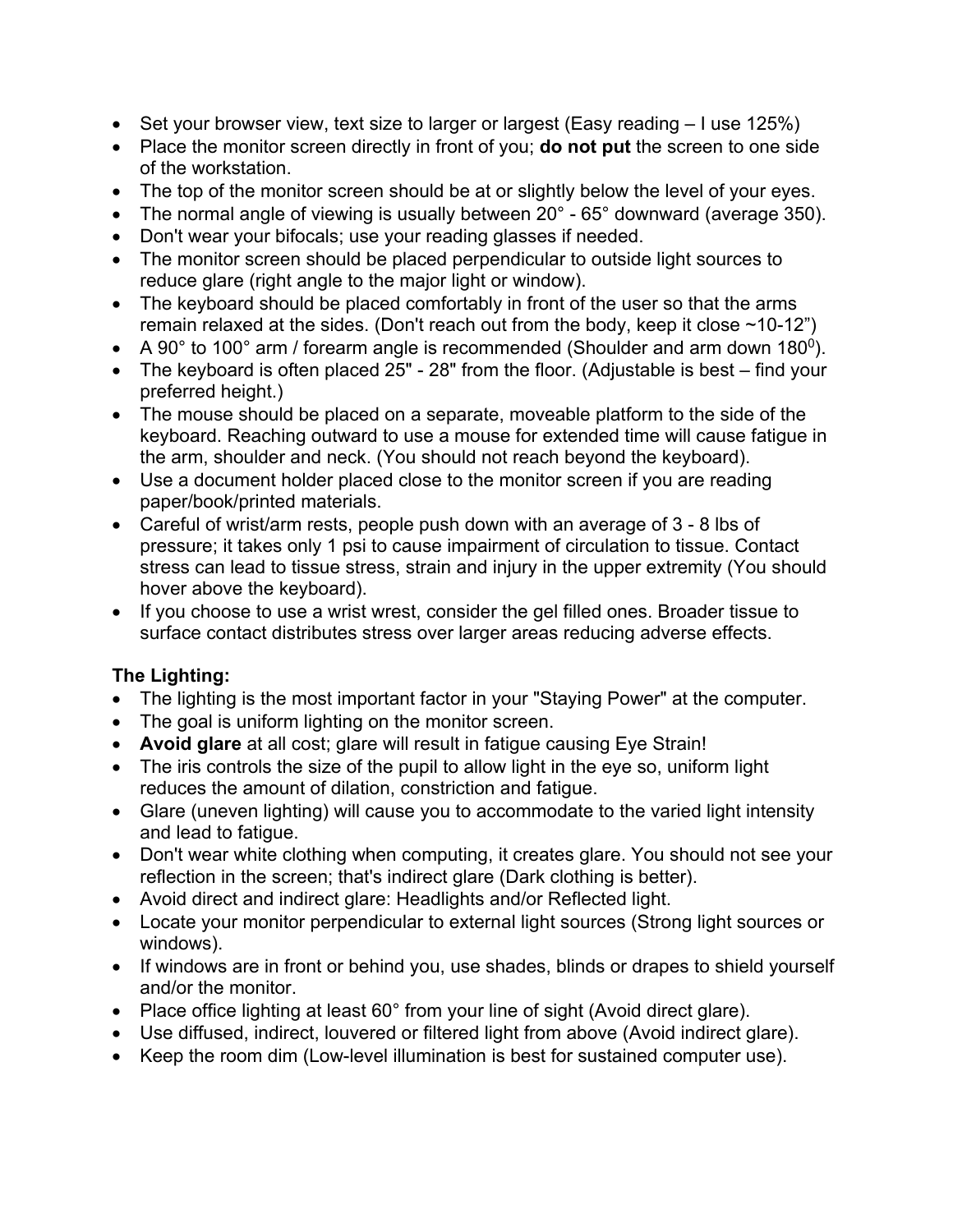- Low-level illumination will provide the best contrast. Older eyes may want more light, that's an individual preference; yield to the need and adjust accordingly. Task lighting may be used for reading or directed light.
- Antiglare screens (micromesh or microlouvers) degrade contrast and may be a trade off for types of eye strain.

# **The Person:**

- Be comfortable!
- Remember that neutral postures are the least stressful. Sit straight up, arms relaxed at your sides, forearms flexed with hands and wrists pronated (palm down).
- Find your best distance from the monitor terminal (Usually 18" 30", average 24")
- *Take a visual break every 15 minutes*! Look away from the screen and let your eyes relax and focus on something far away in the distance. *Blink like the dickens!*
- People blink 21 x/minute when reading paper and only 7x/minute when reading from a monitor; it is believed that blinking less causes dry eyes leading to EYE STRAIN!
- Use a wetting agent if needed (Visine works for me!).
- Take a break every 30 minutes vary your posture get up stretch move your body. Humans are dynamic creatures by nature, not static!
- Check the stretching exercises provided. Humans need to move frequently to alter mechanoreceptor input, reduce fatigue and facilitate efficient circulation and feel better. This is good physiology.
- Don't bang at the keys, press with enough force to depress the key and no more, that's wasted energy and results in fatigue.
- Keep your shoulders relaxed. Bring that keyboard and mouse in close to you.
- Keep your head and neck centered over the gravity line that reduces stress to the neck and upper back muscles. If you allow yourself to slouch, this causes muscles to contract leading to fatigue, soreness and headaches.
- Make your environment comfortable temperature fresh air sounds (music on or off per your preference).

# **Resources:**

Many books and online references are available online. If you would like more, please don't hesitate to send me a note at: dgilkey@mtech.edu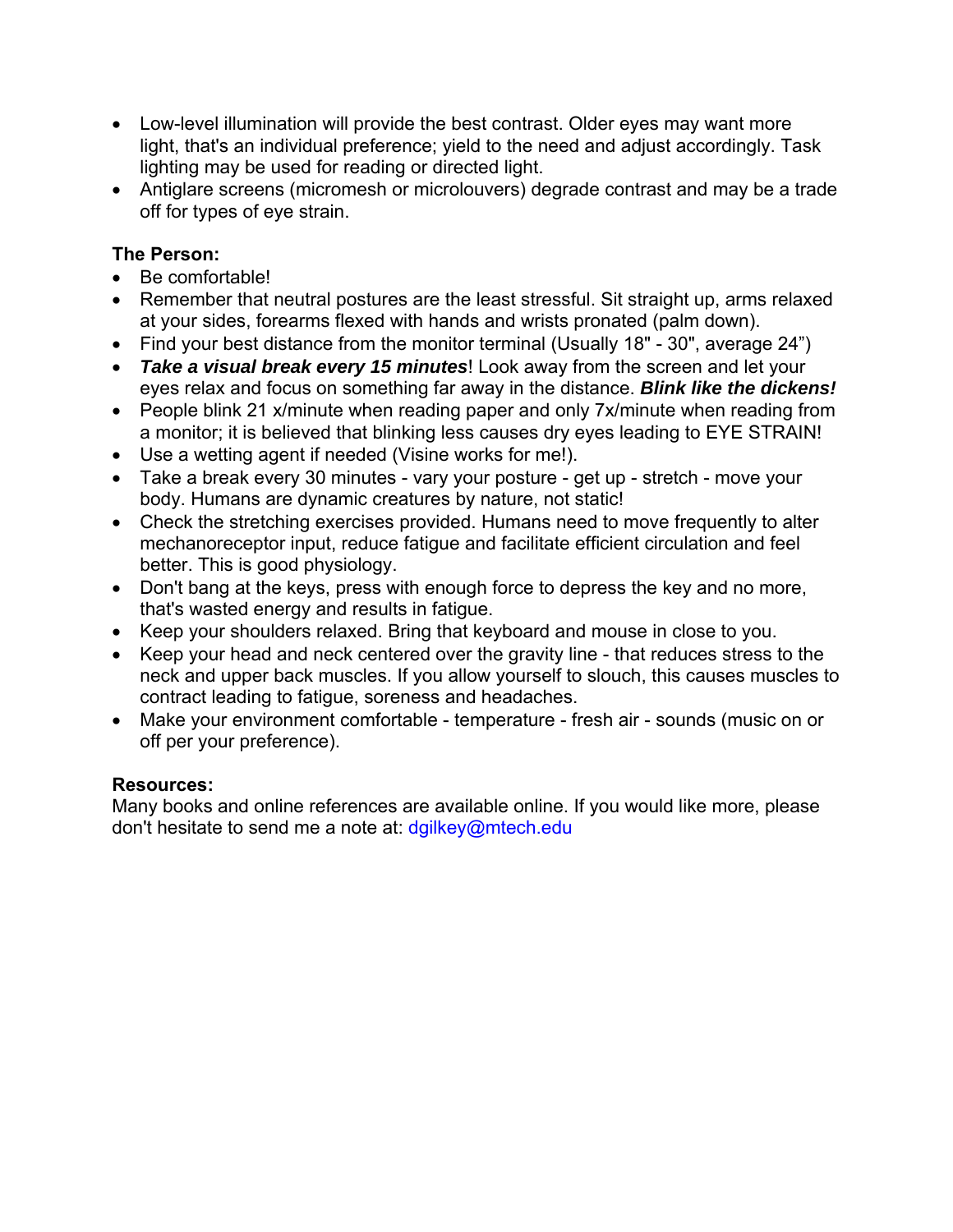# **Ergonomic Chair Fitting Exercise Office Ergonomics**

Please complete the following measurements and provide recommendations. The chair should be the beginning of workstation design. Users, adjust your workstation to your well-fitted chair!



*Office chair design features: 5 poster base, padded seat pad, fabric covered, waterfall front edge, adjustable height, seat pan tilt, back support and optional arm rests.* 

| <b>Essential Personalized Measurements and Recommendations:</b> |                                                                             |  |  |
|-----------------------------------------------------------------|-----------------------------------------------------------------------------|--|--|
| Seat pan depth                                                  | (Select a pan deep enough so that buttocks and thighs are                   |  |  |
|                                                                 | supported with $\sim$ 2" gap behind the knee)                               |  |  |
| Seat pan width                                                  | (Select seat pan that provides enough "room" to fit the person              |  |  |
|                                                                 | without compression of hips or restriction of movement)                     |  |  |
| Chair height                                                    | (Important - adjust for level thighs with feet on the floor or w/footrest)  |  |  |
| Back rest                                                       | (The back rest should be at least 10" high and adjust to fit firmly against |  |  |
|                                                                 | the users back for support)                                                 |  |  |
|                                                                 | <b>Other Features: (User preference prevails)</b>                           |  |  |

Seat pan tilt  $0^0$  - 15<sup>0</sup> Level is recommended however some users prefer positive or negative tilt. Arm rests (optional) If present, they must be padded, soft and adjustable. Some users prefer arm rests while others do not.

Foot rests (optional) Used to level thighs when seated due nonadjustable work surface.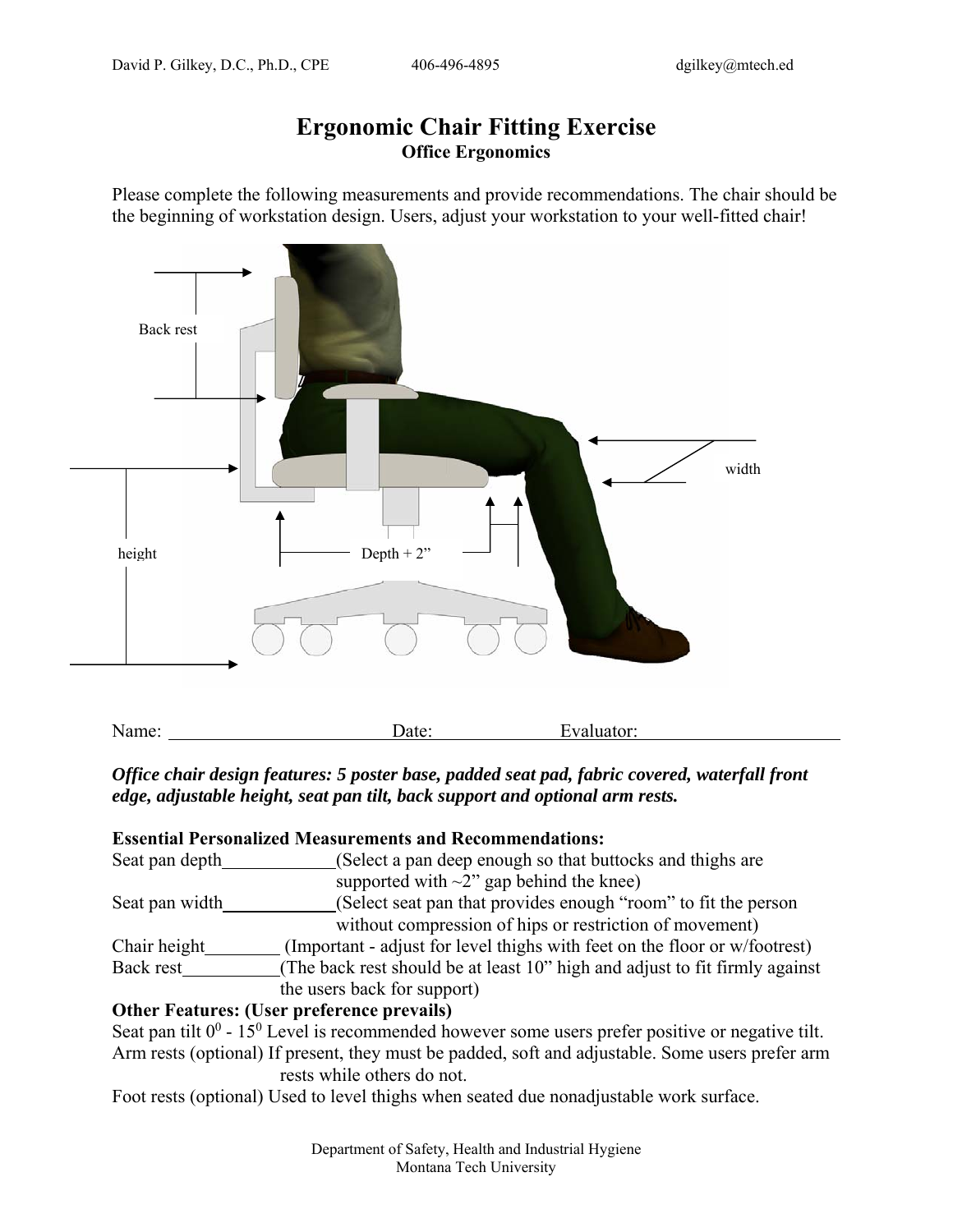

#### **Office Chairs - An Ergonomic Primer**

David P. Gilkey, D.C., Ph.D., CPE Certified Professional Ergonomist Safety, Health and Industrial Hygiene Montana Technological University

#### **1) Introduction**

The office chair is the most frequently used piece of office equipment. An ergonomically designed chair is an essential item for all computer workstations. Experts have identified several features characteristic of well-designed ergonomic office chairs. With increasing numbers of computer users in the workforce, the computer office chair has received great attention. It is presently estimated that 110 million American workers spend some time each day using a computer and keyboard. Approximately 105 million workers use the office chair, computer, keyboard, and pointing devices as their primary work equipment each day, all day, and up to 8 hours per day or more. Computer use has been linked to several types of injuries known as "Upper Extremity Repetitive Stress Injuries" (UE-RSI's), "Cumulative Trauma Disorders" (CTDs), or "Work Related Musculoskeletal Disorders" (WRMSDs). RSIs, CTDs, and WRMSDs are associated with the upper extremities (UE) or arms, forearms, wrists, hands, and fingers as well as the neck, back and lower extremities (LE) or legs. Common CTDs associated with computer input devices include Carpal Tunnel Syndrome (CTS), Tendonitis, and Tenosynovitis effecting the hands, wrists, and forearms as well as Neck Tension Syndrome, Low Back Pain (LBP), and LE pain. The Bureau of Labor and Statistics (BLS) reported that the incidence of such disorders has increased 770% between 1981 and 1991 (BNA, 1995). Several studies have clearly shown a definitive link between CTDs and computer use (NIOSH, 1997). Ergonomics is the premier science which concerns itself with humans at work and the many aspects of the "Human Computer Interface" (HCI). Studies clearly demonstrate a scientific basis for ergonomic design of office chairs. The following is an overview of ergonomic issues related to office chairs.

#### **2) Definitions and Terms:**

- A) Office Workstation Chair The "office chair" has taken many forms in recent times with a wide array of workstation designs available for users. The "standard" office chair sits upright on a base, has a seat pan, chair back, and possibly arm rests. Modifications to these basic elements include recumbent, sit-stand, and kneeling designs. This primer addresses features related to the "standard" upright office chair.
- B) Seat Pan The seat pan is where you sit. It is the seat of the chair and provides the primary contact surface for sitting upright. The seat pan is available in a variety of sizes, shapes, and materials. Seat pans may be hard or soft, adjustable or fixed in position. Seat pan depths and widths are typically between 15" to 19".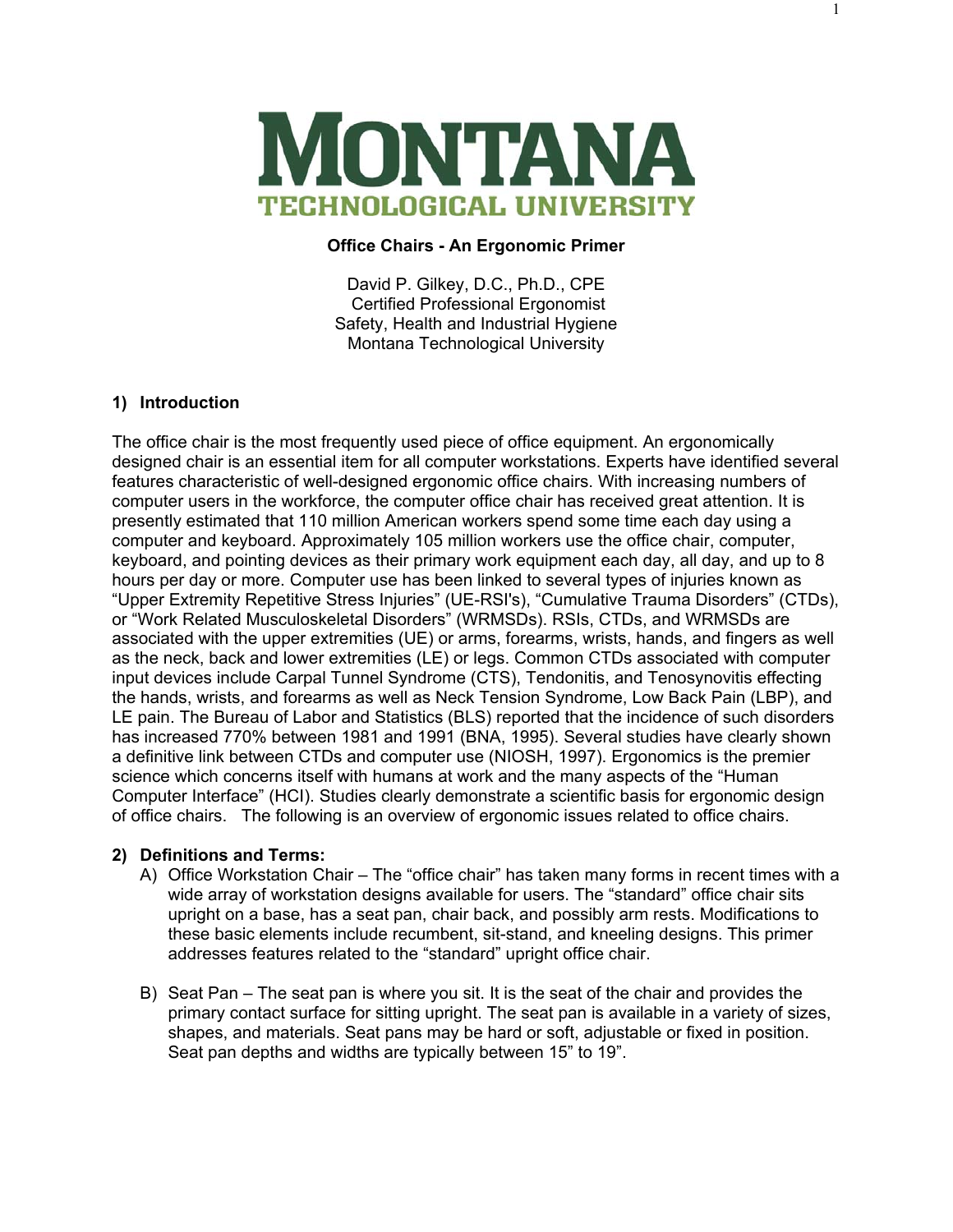- C) Seat Height This refers to the relative height from the floor to the seat pan. Height ranges are typically between 15" to 20". Seat height may be adjustable or fixed.
- D) Chair Back The chair back supports the user from behind. Chair back sizes range dramatically from "low-back"  $(\sim 10)$ " to "high-back"  $(\sim 30)$ " chairs. Chair backs can be fairly straight upright  $(90^{\circ})$  to sloping back  $(120^{\circ})$  to reduce loads on the lumbar spine. They may be fairly flat or curved with a built-in lumbar support or curve. Chair backs may be hard or soft, adjustable, or fixed.
- E) Armrests Armrests are a feature preferred by some and not appreciated by others. They are intended to support the weight of the UEs while in the seated position. Armrests may be hard or soft, adjustable, or fixed.
- F) Chair Base The chair base provides support for the entire body weight. A typical office chair has a 5-post base for safety and stability.
- G) Adjustability This refers to the changeability of the many features of the office chair. Adjustability is an important feature that may be designed into the chair to alter positions, size, and height of the seat pan, chair back, and arm rests.
- H) Seat Pan Tilt This refers to the relative position of the seat pan compared to level. If adjustable, it may be positioned positive slope, negative slope, or level.
- I) Backrest Seat Pan Angle This refers to the relative position of the chairback to the seat pan.
- J) Waterfall Edge This refers to the flowing downward of the front edge of the seat pan to reduce pressure on the back of the knee.
- K) Impaired Circulation This describes the loss of normal circulation to body parts such as UE or LE resulting from direct contact pressure or sustained static loading.
- L) Spinal Loading This refers to the amount of force placed on the spine.

#### **3) How Ergonomic Chairs Address These Issues:**

- A) The features that distinguish "Ergonomic" office chair designs from less optimal chairs are identified below (Lueder, 1994):
	- 1. Adjustable seat height
	- 2. Adjustable back rest
	- 3. Adjustable seat pan
	- 4. Soft seat padding
	- 5. Slightly concave seat shape
	- 6. Seat pan front edge "waterfall"
	- 7. The backrest tilts back easily
	- 8. Padded lumbar support adjustable
	- 9. Full back support up to shoulders
	- 10. Arm rest short, padded, and adjustable
	- 11. 5-Prong / leg chair base
	- 12. Casters that roll easily
	- 13. Seating that produces no pressure on knees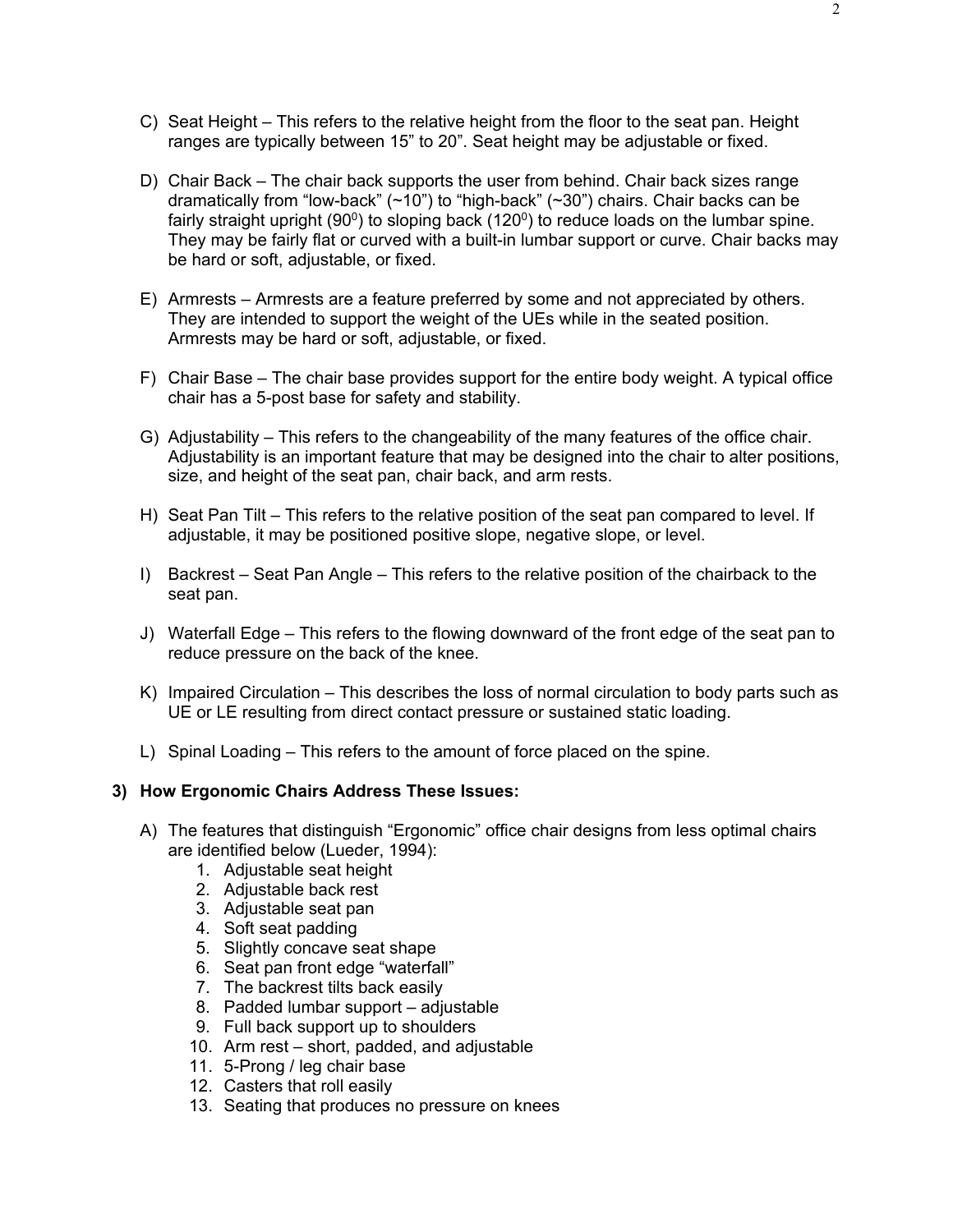- 14. Preferably anti-static
- 15. Make all adjustments while seated
- B) The Seat Pan The seat should be slightly concave to fit the contour of the buttock for comfort and even distribution of force over contact areas. Many designs carry this step further and sculpt the pan to fit very comfortably for differing buttock shapes and comfort preferences. The user must try (sample) the different designs to find the most comfortable for him or her. The seat pan dimensions should be in the range stated above  $(\sim (15" - 22")$  x  $\sim (15" - 22")$ ). Each user should sit in the chair to test it for optimal fit, space, support, and comfort. The material should be soft, padded, and durable. The front of the pan should flow downward like a "waterfall". This design ensures no excessive pressure behind the knee causing impaired circulation.
- C) Seat Height This must be adjustable to accommodate the variability of leg lengths. Most ergonomically designed chairs adjust to a height between 16" and 20", maybe 25" vertically. When properly seated, the thigh should be parallel to the floor. The seat height is the first adjustment to be accomplished in fitting the chair to the user. The proper height adjustment establishes the placement of the remainder of office and computer equipment for the overall workstation layout. Some users prefer their seat low with the thigh slanting backward and downward to the hips. This is preferable to adjusting the seat too high, which can cause increased pressure behind the knees and impair circulation to the LE. In the event the seat is adjusted too high for a user to place feet squarely on the floor a footrest may be appropriate.
- D) Seat Pan Tilt This should be adjustable 15<sup>0</sup> (+/-) from level to suit user's preference. Most users prefer a level seat but others prefer a positive or negative slope for comfort or special needs. The ergonomically designed chair accommodates users with adjustability.
- C) Backrests Ergonomic features of backrest (aka Seatback / Chairback) design include size, shape, and adjustability. The backrest should be large enough to cover the entire width of the back. A minimum of 12" is recommended for width. Seat back height preference varies dramatically from user to user. Some users prefer chair backs designed for only lumbar support, these commonly range from 6" to 10" in height. In that case, the lumbar support should be centered at L 3-4 vertebrae. A lumbar support should also have at least 4" of adjustability to allow centering in the back. However, many ergonomic chairs are designed with full-length chair backs that support from lower back to the top of the shoulders. In full-length designs, backrests should be contoured to fit the "S" shaped curves of the spine, not entirely flat or straight.
- D) Backrest Seat Pan Angle This important angle should be adjustable for the individual user's preference. The angle between the seat pan and chair back should be adjustable between  $60^{\circ}$  to 100 $^{\circ}$  when the user is seated with thighs parallel to the floor and legs properly supported vertically. This angle permits the user to sit slightly forward, straight up, or recline back depending on the type of computing performed, support needed, and comfort desired.
- E) Armrests Ergonomic armrests are optional features. Individual preference prevails in deciding to buy a chair equipped with such a feature. Armrests, like wrist rests, aid in supporting UE weight and thus help maintain comfort, endurance, as well as normal circulation by decreasing static load to muscles contracted to lift and hold limb position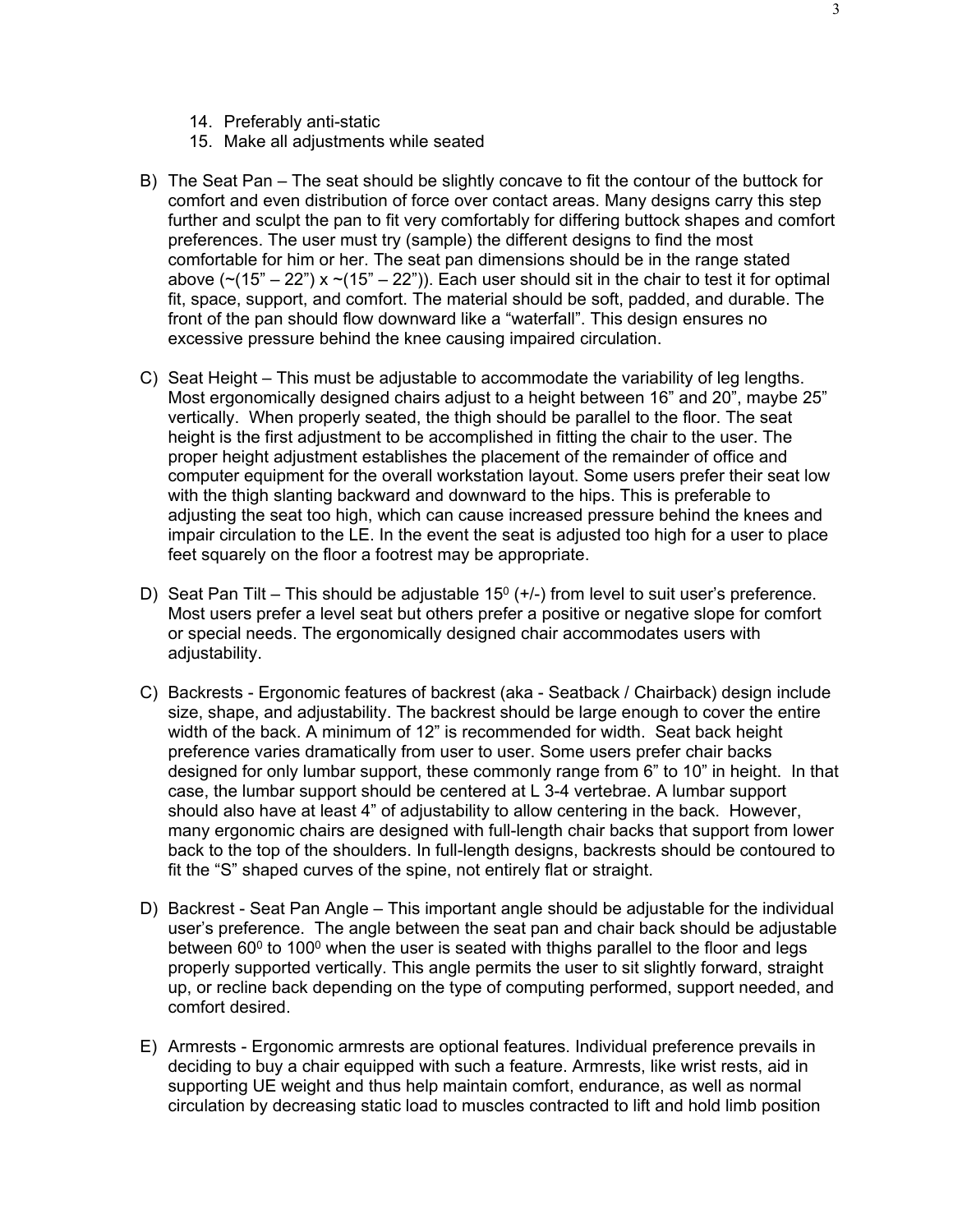during computing. Muscles that contract vigorously quickly use their energy supply and starve for more oxygen and sugar. Using armrests reduce the amount of contraction necessary to hold the limb in position thereby reducing the use of oxygen and energy. Armrest users report enhanced performance including less fatigue, increased comfort, and better endurance with sustained computing. Armrests should be placed at least 18.5" apart and made of soft or padded material. An ergonomically designed armrest should be adjustable vertically and not impair circulation due to direct pressure to contact areas but distribute that load over broad areas comfortably. Armrests should adjust between 2" and 4" vertically to accommodate user's preference.

- F) Chair Base An ergonomically designed chair has a solid, safe, and stable 5-post chair base. It should be made of strong materials to support up to five times the body weight. The chair base should also be equipped with quality casters to permit easy maneuvering on office floor surfaces. Specific casters are available for carpeted Vs. hard floors. Users are recommended to purchase the appropriate caster for the floor surface used. Do not assume that casters are universal for all surfaces unless reported by the manufacturer.
- G) Adjustability Adjustability is the "hallmark" of ergonomics. Chair adjustments should be easy, intuitive, and accomplished while sitting in the chair. Leuder (1994) defined "ease of adjustability" as the following:
	- 1. Adjustments from the standard seated position.
	- 2. All users can understand adjustment labels and instructions.
	- 3. Adjustment controls are easy to find and interpret.
	- 4. Tools are not required to make adjustments.
	- 5. Adjustment controls provide immediate feedback.
	- 6. The adjustment controls are logical, intuitive, and consistent.
	- 7. A minimum amount of motion and effort is required to successfully make adjustments.
	- 8. Adjustments may be made with one hand.
	- 9. Adjustments are intrinsically reinforcing.
- H) Spinal Loading Protracted use of office chairs commonly cause fatigue to the back. Ergonomic chairs are designed to support the spine. Aspects of ergonomic design can reduce spinal loading by properly fitting the user and providing reclined positioning. Support to the lumbar spine is accomplished by a properly fitting backrest adjusted to the optimum position. Reclining the backrest reduces spinal loading. Users are advised to test the many features of ergonomic chairs to identify the best combination of features that meet their needs.

#### **Summary:**

A) General Ergonomic Considerations:

Office chairs are the most frequently used piece of office equipment. They are often taken for granted; yet, a properly designed office chair is an essential piece of equipment for anyone working in a seated posture for extended periods of time. Ergonomic designs optimize human interaction and preserve health and well-being. Ergonomic office chairs are a critical component of an overall workstation design. Ergonomically designed office chairs offer a number of features to accommodate the human body's shape, size, capabilities, limitations, and comfort. A well-fitted chair must be selected as though it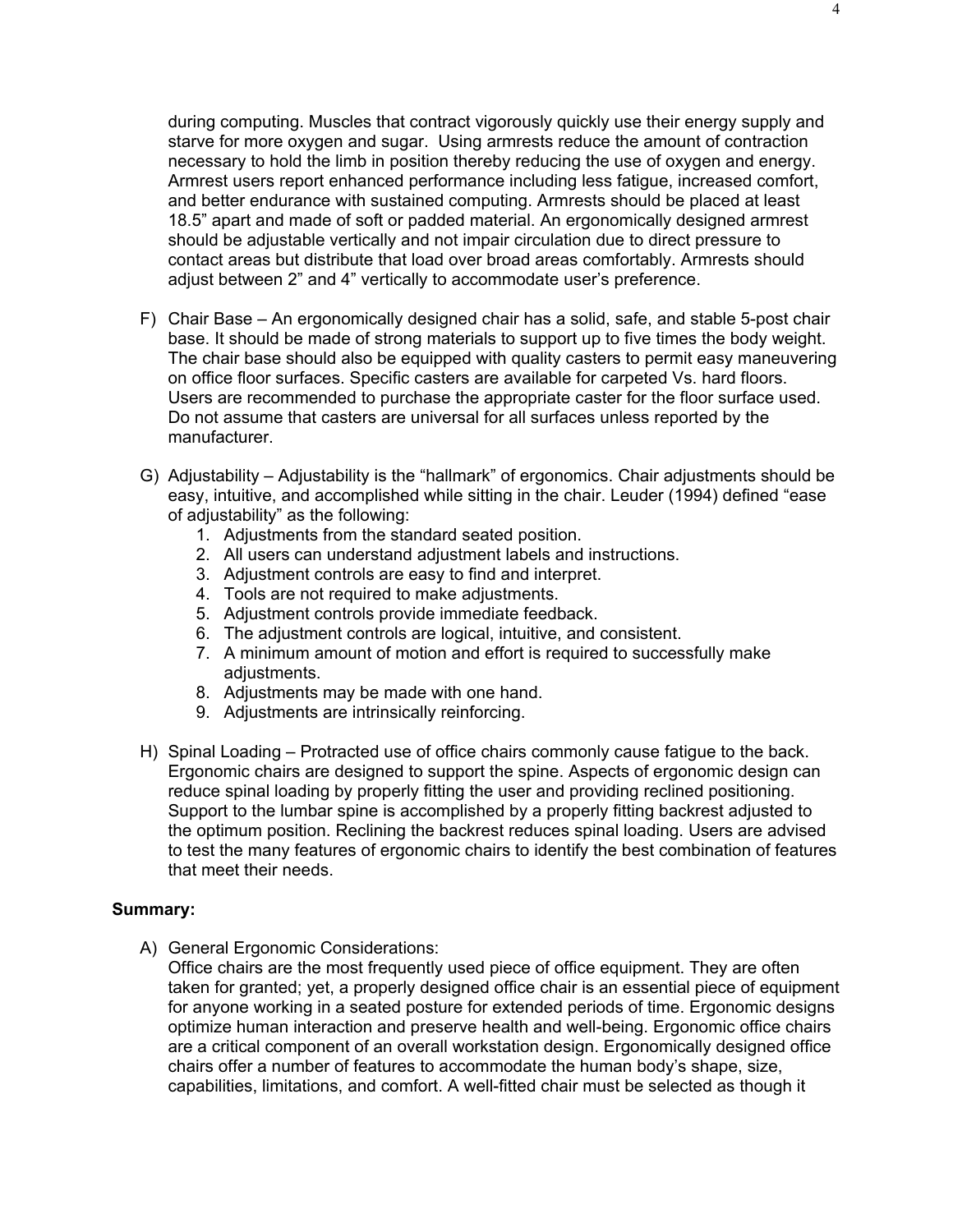were a piece of clothing. Sampling the "fit" is recommended to ensure the optimal userequipment interface.

B) Price – chair prices range widely based upon quality and features. Chairs are likely to cost between \$250 – \$750 each. Higher-end units will cost \$1,500 and higher and very expensive chair can go as high a \$5,000.

#### **References:**

- 1. Bureau of National Affairs. (1995). 770 percent increase. Occupational Safety and Health Reporter, 36, p.1794.
- 2. Helander, M. (Ed.). (1994). Handbook of Human-Computer Interaction. (4<sup>th</sup> ed.) NY: North-Holland.
- 3. International Business Machines. (1991). Human Factors of Workstations with Visual Displays. (4<sup>th</sup>. ed.). IBM: Somers, NY.
- 4. Leuder, R. (1994). Seating, posture, and ergonomics. In Sweere, J. (Ed.) Chiropractic Family Practice. (p.21-2:1- 2:9). MD: Gatherspburg. Aspen Publications.
- 5. National Institutes for Occupational Safety and Health. (1997). Musculoskeletal Disorders and Workplace Factors. NIOSH Pub No. 97-141.
- 6. Selan, J. (1994). The Advanced Ergonomics Manual. TX: Dallas. Advanced Ergonomics.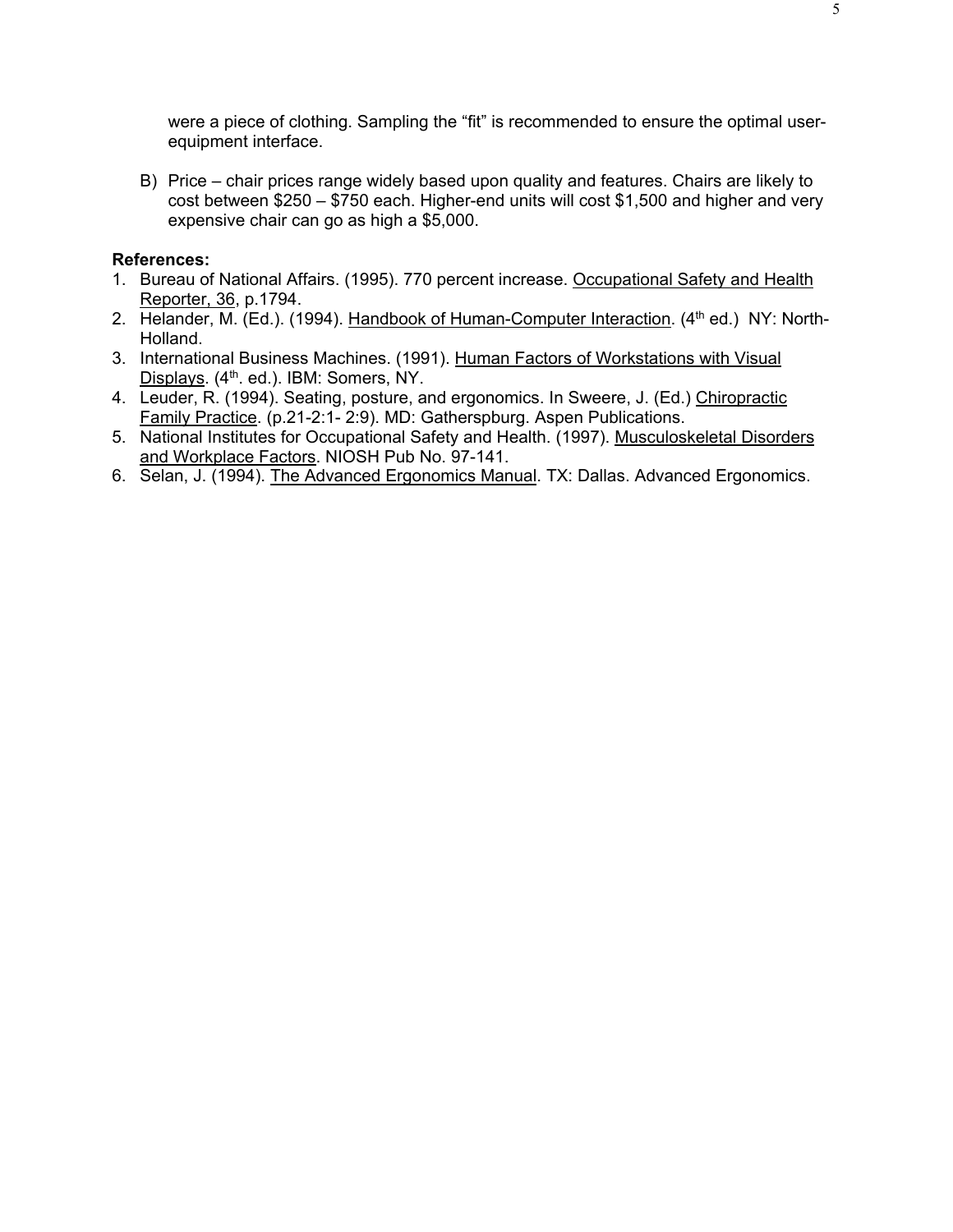

**These are stretches to do at your desk. This program will take 21/2 – 3 min.** 



- Prolonged sitting at a desk or computer terminal can cause muscular tension and pain.
- Taking a few minutes to do a series of stretches can make your whole body feel better.
- Learn to stretch spontaneously throughout the day whenever you feel tense.
- Don't just do seated stretches, but do some standing stretches too. Good for circulation.

From the book: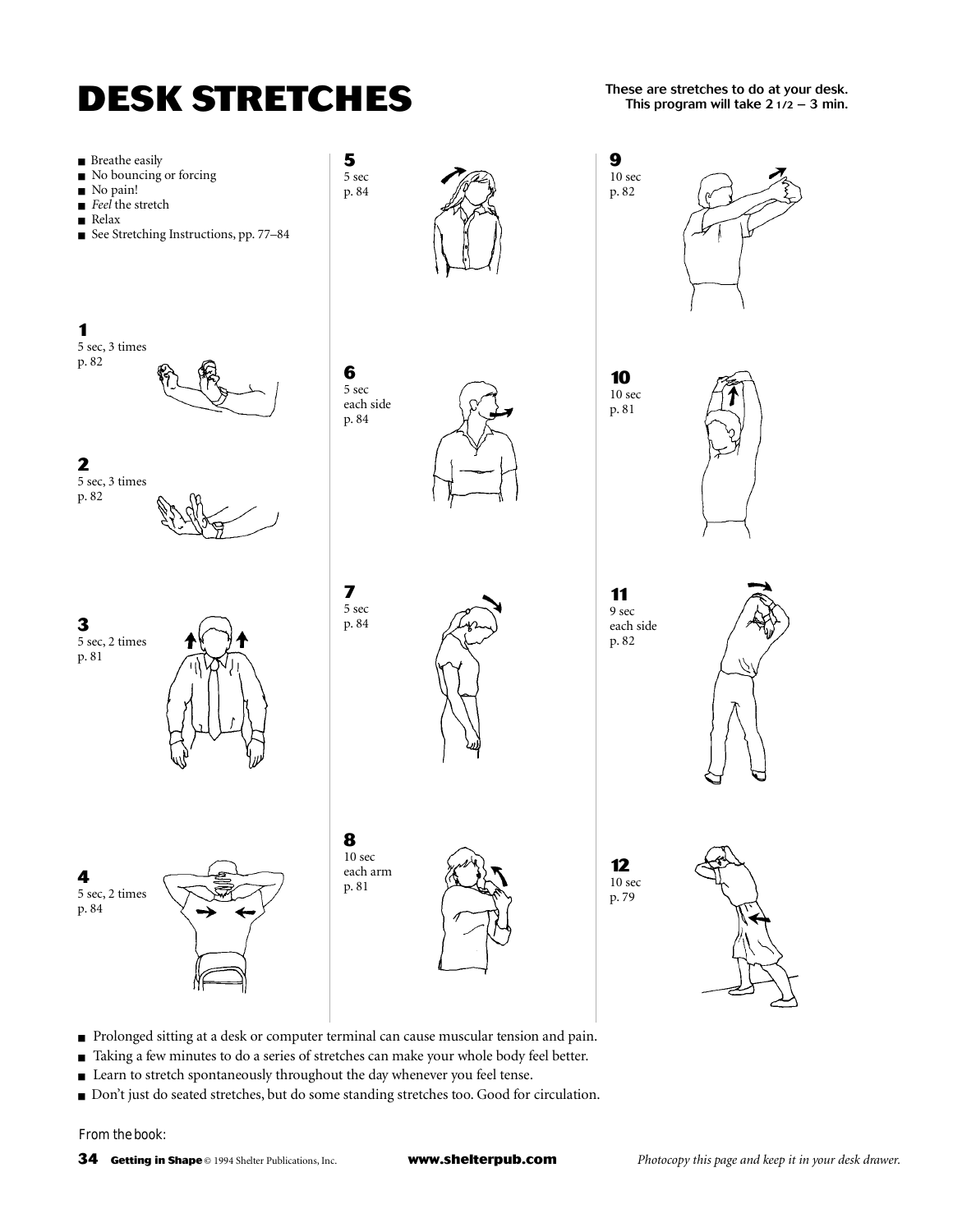|                                                |                     | (GREAT) Gilkey Rapid Ergonomic Assessment Tool #4 - The ABCs of VDT Workstation Assessment |                      |                                  |
|------------------------------------------------|---------------------|--------------------------------------------------------------------------------------------|----------------------|----------------------------------|
| Assessment Ratings, Observations, and Comments |                     |                                                                                            |                      |                                  |
| <b>Physical Body Postures</b>                  |                     | <b>VDT Moniter</b>                                                                         |                      |                                  |
| Head / Neck                                    |                     | <b>Distance</b>                                                                            |                      |                                  |
| T-Spine                                        |                     | Angle                                                                                      |                      |                                  |
| L-Spine / Buttocks                             |                     | Up - Down                                                                                  |                      |                                  |
| <b>Upper Extremities</b>                       |                     | Side - Side                                                                                |                      |                                  |
| Arms                                           |                     | Screen Glare                                                                               |                      |                                  |
| Forearms                                       |                     | <b>Screen Filter</b>                                                                       |                      |                                  |
| Wrists / Hands                                 |                     | Room Light Contrast                                                                        |                      |                                  |
| <b>Lower Extremities</b>                       |                     | <b>Screen Contrast</b>                                                                     |                      |                                  |
| <b>Thighs</b>                                  |                     | Room Light Contrast                                                                        |                      |                                  |
| Legs / Feet                                    |                     | Keyboard                                                                                   |                      |                                  |
| Foot Rest                                      |                     | Reach                                                                                      |                      |                                  |
| <b>Forces</b>                                  |                     | Angle                                                                                      |                      |                                  |
| Static vs. Dynamic                             |                     | Adjustability                                                                              |                      |                                  |
| <b>Chair</b>                                   |                     | <b>Wrist Rest</b>                                                                          |                      |                                  |
| $5 - Post$                                     |                     | <b>Mouse</b>                                                                               | $Sum scores =$       |                                  |
| Arm Rests                                      |                     | Reach                                                                                      |                      |                                  |
| Seat Height                                    |                     | Forearm Support                                                                            | Risk rating $=$      |                                  |
| Seat Pan                                       |                     | <b>Document Holder</b>                                                                     |                      |                                  |
| $\overline{\mathsf{Depth}}$ / Tilt             |                     | <b>Distance</b>                                                                            |                      | Divide by total items applicable |
| <b>Backrest</b>                                |                     | Angle                                                                                      |                      |                                  |
| Size / Tilt                                    |                     | Adjustability                                                                              |                      |                                  |
| Adjustability                                  |                     | <b>Environmental Factors</b>                                                               |                      |                                  |
| Worksurface                                    |                     | Temperature                                                                                |                      |                                  |
| Height                                         |                     | Lighting                                                                                   |                      |                                  |
| Reach                                          |                     | <b>Diffusers</b>                                                                           |                      |                                  |
| Width                                          |                     | <b>Task Lights</b>                                                                         | Ventilation          |                                  |
| Adjustability                                  |                     | Noise                                                                                      | IA Quality           |                                  |
| Organization                                   |                     | Vibration                                                                                  | <b>Stress Levels</b> |                                  |
|                                                |                     |                                                                                            |                      |                                  |
| <b>Assessment Ratings</b>                      | <b>Company Name</b> | <b>Employee</b>                                                                            |                      | <b>Glasses</b>                   |
| $A = Acceptable = 1$                           | <b>Address</b>      | <b>Workstation</b>                                                                         |                      | <b>Date</b>                      |
| $B = B$ eware = 2                              |                     | <b>Department</b>                                                                          |                      | <b>Time</b>                      |
| $C = Change$ Immediately = 3                   | Contact#            |                                                                                            |                      |                                  |
|                                                |                     | Copyright 1996 David P. Gilkey, D.C., PhD.                                                 |                      |                                  |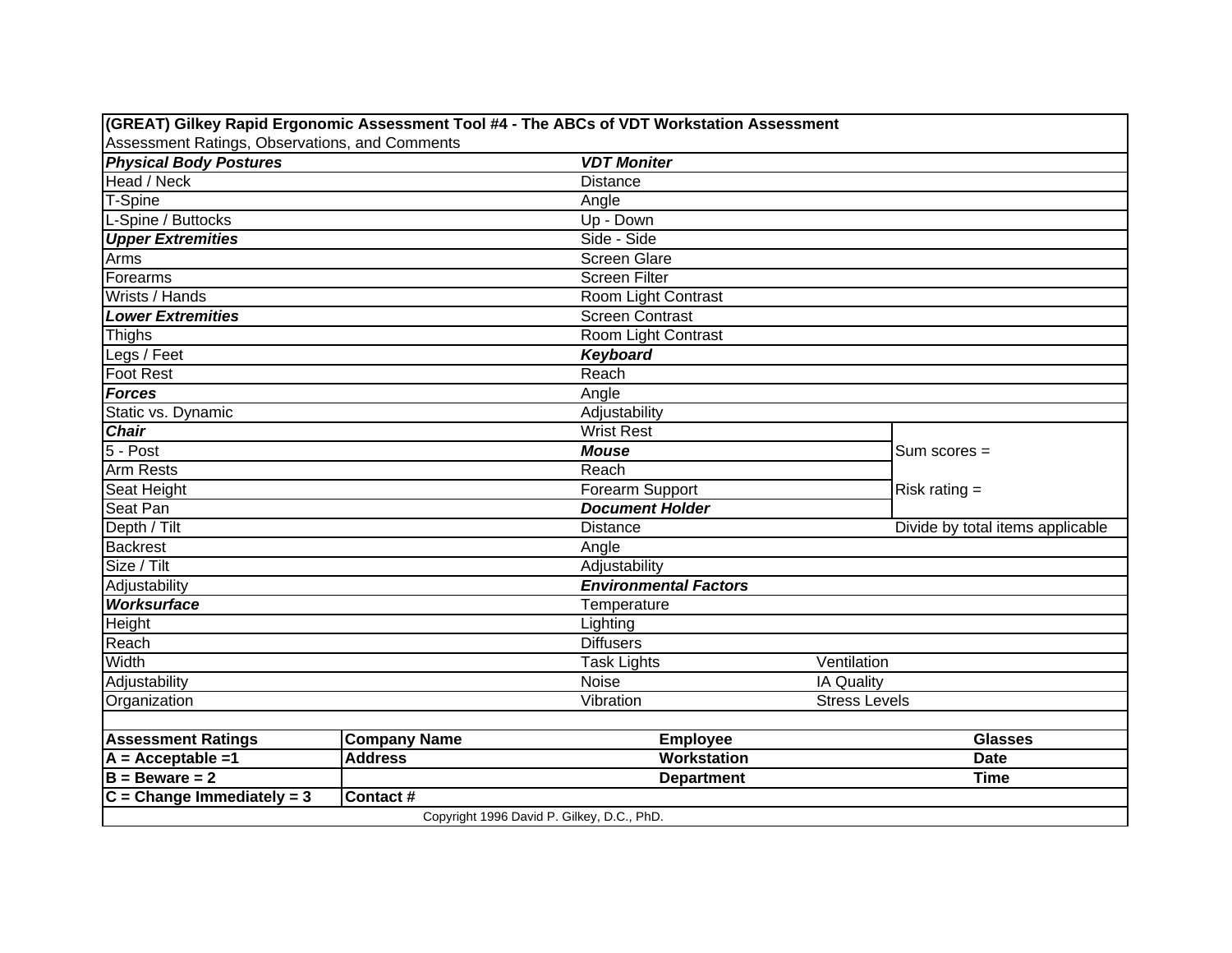| Tray 4-A. Symptoms Survey Form |          |                                                                            |                                                 |
|--------------------------------|----------|----------------------------------------------------------------------------|-------------------------------------------------|
|                                |          | <b>Symptoms Survey: Ergonomics Program</b>                                 |                                                 |
|                                |          |                                                                            |                                                 |
| Plant                          | Dept#    | Job Name                                                                   |                                                 |
| Shift                          |          | Hours worked/week                                                          | _______ months<br>_ years<br>Time on THIS Job   |
|                                |          | Other jobs you have done in the last year (for more than 2 weeks)          |                                                 |
| Plant                          | Dept #   | Job Name                                                                   | $\_$ months<br>______ weeks<br>Time on THIS Job |
| Plant                          | Dept $#$ | Job Name                                                                   | _ months<br>___ weeks<br>Time on THIS Job       |
|                                |          | (If more than 2 jobs, include those you worked on the most)                |                                                 |
|                                |          | Have you had any pain or discomfort during the last year?                  |                                                 |
| $\Box$ Yes                     |          | $\Box$ No (If NO, stop here)                                               |                                                 |
|                                |          | If YES, carefully shade in area of the drawing which bothers you the MOST. |                                                 |
| Front<br>Back                  |          |                                                                            |                                                 |
| (Continued)                    |          |                                                                            |                                                 |
|                                |          |                                                                            |                                                 |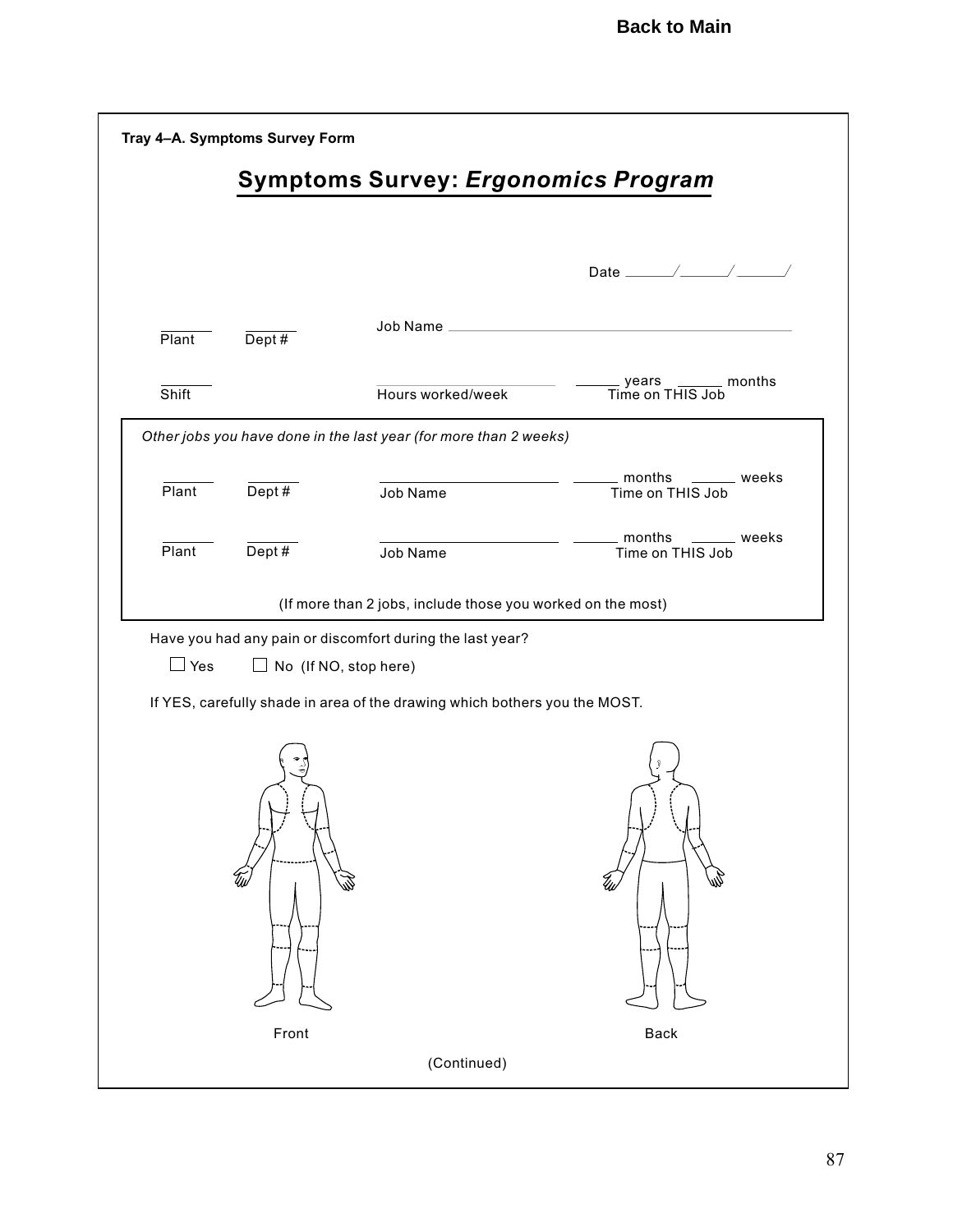| (Complete a separate page for each area that bothers you)                                                                                                                                                                      |                                     |                                     |
|--------------------------------------------------------------------------------------------------------------------------------------------------------------------------------------------------------------------------------|-------------------------------------|-------------------------------------|
| Check Area: □ Neck<br>$\Box$ Shoulder                                                                                                                                                                                          | $\Box$ Elbow/Forearm                | $\Box$ Hand/Wrist<br>$\Box$ Fingers |
| Upper Back $\Box$ Low Back<br>1. Please put a check by the words(s) that best describe your problem                                                                                                                            | □ Thigh/Knee □ Low Leg □ Ankle/Foot |                                     |
| Aching                                                                                                                                                                                                                         | Numbness (asleep)                   | Tingling                            |
| <b>Burning</b>                                                                                                                                                                                                                 | Pain                                | Weakness                            |
| Cramping                                                                                                                                                                                                                       | Swelling                            | Other                               |
| Loss of Color                                                                                                                                                                                                                  | <b>Stiffness</b>                    |                                     |
| 2. When did you first notice the problem? ___________ (month) ________ (year)                                                                                                                                                  |                                     |                                     |
| 3. How long does each episode last? (Mark an X along the line)                                                                                                                                                                 |                                     |                                     |
| $1$ day<br>1 hour                                                                                                                                                                                                              | 1 week<br>1 month                   | 6 months                            |
| 4. How many separate episodes have you had in the last year?                                                                                                                                                                   |                                     |                                     |
| 5. What do you think caused the problem? The contract of the contract of the contract of the contract of the contract of the contract of the contract of the contract of the contract of the contract of the contract of the c |                                     |                                     |
|                                                                                                                                                                                                                                |                                     |                                     |
| 6. Have you had this problem in the last 7 days?                                                                                                                                                                               | $\Box$ Yes $\Box$<br>⊥ No           |                                     |
| None<br>When it is the WORST                                                                                                                                                                                                   |                                     | Unbearable                          |
| None                                                                                                                                                                                                                           |                                     | Unbearable                          |
| 8. Have you had medical treatment for this problem?                                                                                                                                                                            | ∐ Yes                               | <b>No</b>                           |
| 8a. If YES, where did you receive treatment?                                                                                                                                                                                   |                                     |                                     |
| □ 1. Company Medical Times in past year <u>________</u>                                                                                                                                                                        |                                     |                                     |
| 2. Personal doctor                                                                                                                                                                                                             |                                     |                                     |
| 3. Other                                                                                                                                                                                                                       |                                     |                                     |
| Did treatment help?                                                                                                                                                                                                            | $\Box$ Yes                          |                                     |
| 9. How much time have you lost in the last year because of this problem? _____ days                                                                                                                                            |                                     |                                     |
| 10. How many days in the last year were you on restricted or light duty because of this problem?<br>___days                                                                                                                    |                                     |                                     |
|                                                                                                                                                                                                                                |                                     |                                     |
| 11. Please comment on what you think would improve your symptoms                                                                                                                                                               |                                     |                                     |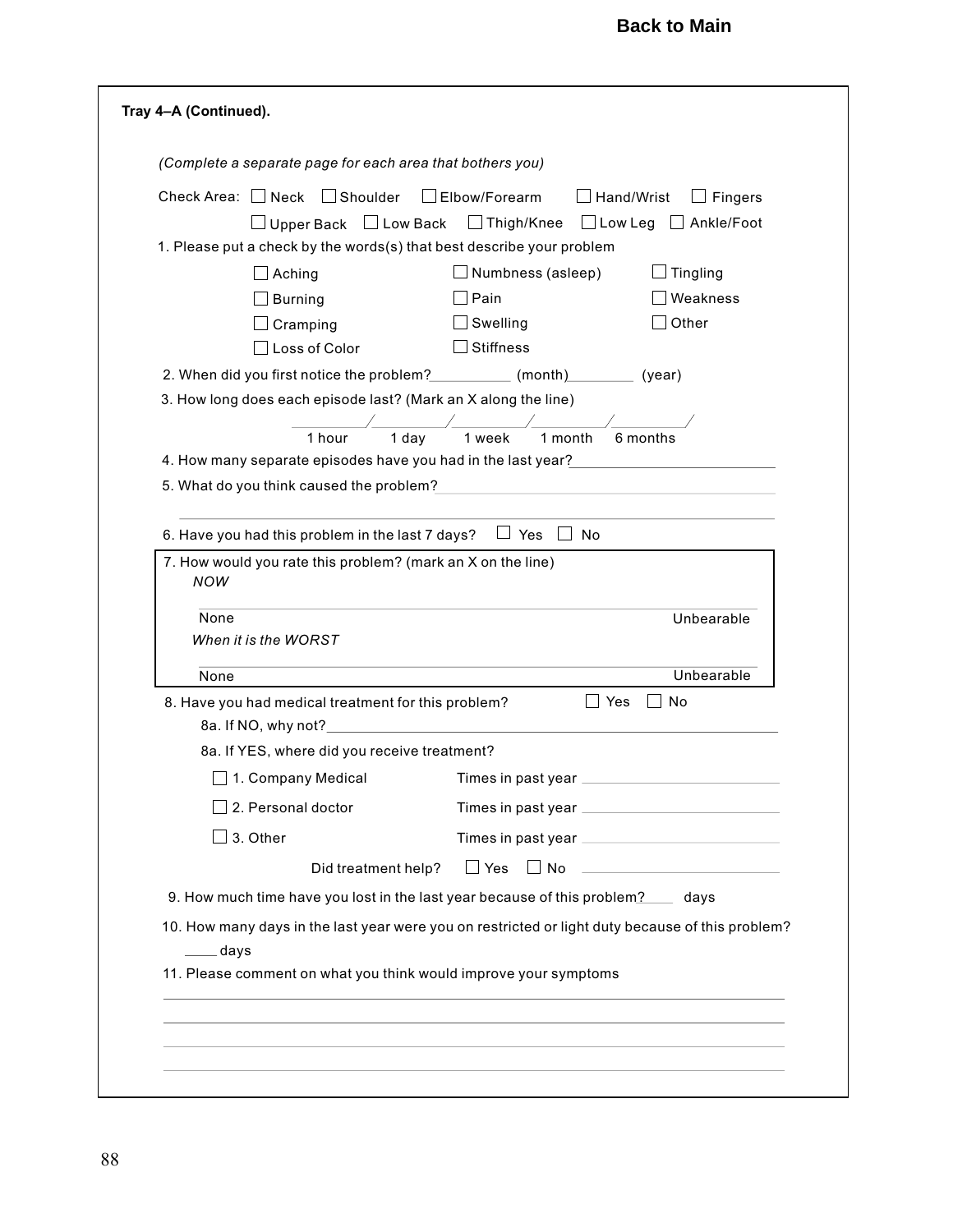# Ergonomic - Seated Workstation Evaluation Sheet

Score Your Observations/Measurements: Name: Name:  $1 = Good$ ,  $2 = Some Concern$ ,  $3 = Great Concern$ 



Sum scores / by the number of items evaluated  $=$  Risk Rating Date: Evaluator: